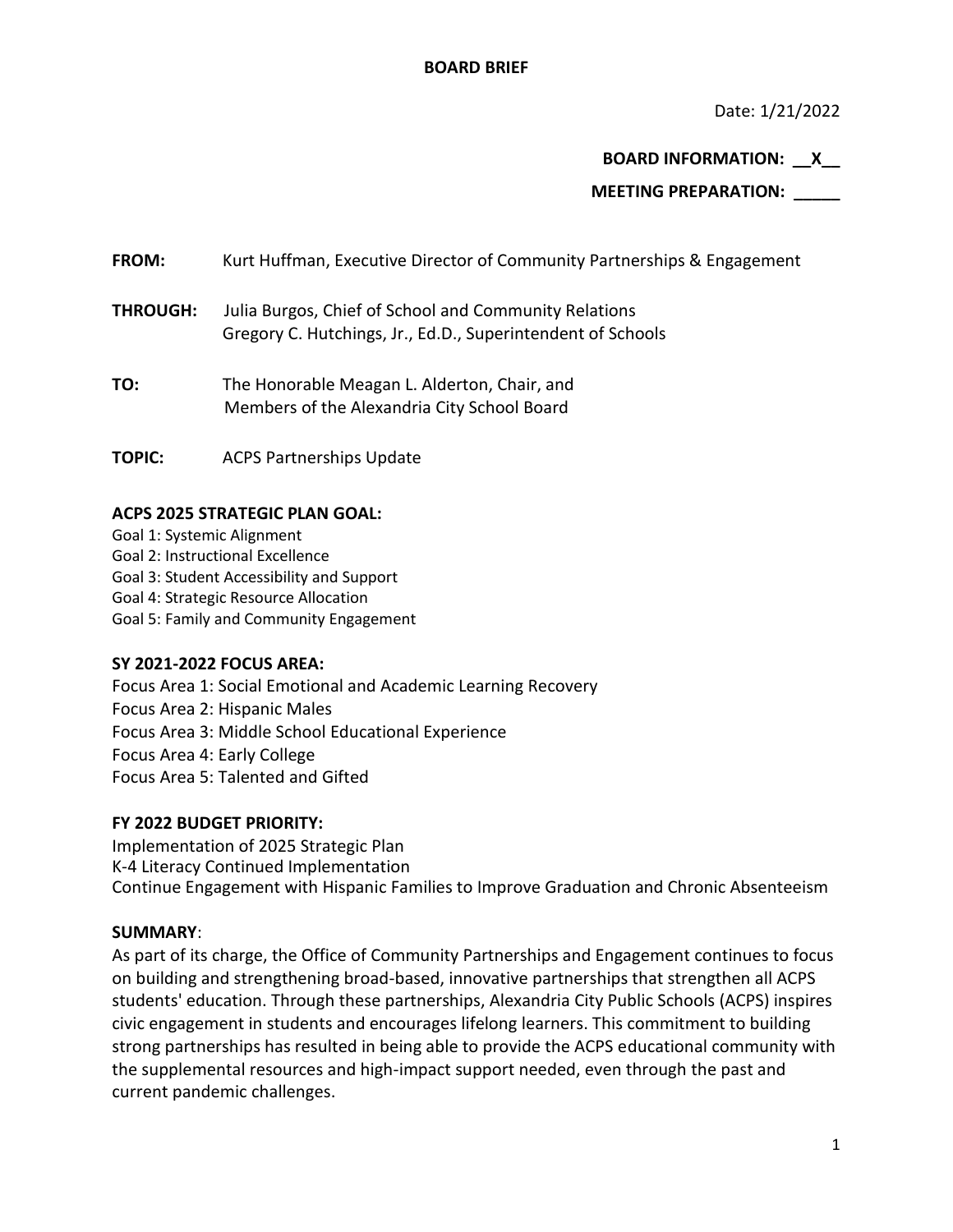In alignment with our goal of continuous improvement and best practices, we are exploring and implementing strategies and tactics that will provide additional clarity for our partners, community, schools and departments.

### **BACKGROUND:**

Currently, ACPS and the Office of Community Partnerships and Engagement (CPE) has approximately 160 partners who have signed official agreements with our office. Those partnerships are mainly non-profit with a non-exchange of funding. These official partners support various focus areas, buildings/departments and align strongly with our ACPS 2025 Strategic Plan. CPE continues to strengthen current partnerships with multiple types of support, information/guidance and data requests through in-person and virtual meetings, email/phone correspondence and newsletters. We also guide new potential partners through the agreement process and connect them with the aligned school/department leadership as needed. The executive director of community partnerships and engagement is part of multiple city organizations, commissions and boards (e.g. Children Youth and Families Collaborative Commission, City and Schools Staff Group, Volunteer Alexandria, Youth Support Network, Unified Implementation) which allows for continuous connection and latest information to be brought back to the partnership team as needed. Throughout the year, the office reflects and analyzes the impact of our partnerships and identifies potential support gaps that are based on alignment with school and department plans.

Moving forward, CPE is currently analyzing the data that was collected during a partnership forum that was conducted in collaboration with Education Elements. That data spotlighted the following key takeaways from our partners that would strengthen our partnerships:

- **Idea + Key Takeaway #1:** Portal for partners to share ideas and view each other's metrics, post updates, requests for support and other news in one place.
- **Idea + Key Takeaway #2:** Partnership Council The creation of consistent and targeted support from school buildings and central office by assembling an advisory group of partners to support the design of the aforementioned portal, as well as other broader partner support initiatives in ACPS.
- **Idea + Key Takeaway #3:** Partner liaisons in Schools related to the point above, to ensure all partners have a specific point-person to connect with, regardless of building and division turnover.

In addition to these key takeaways, the office has also added the following as aligned strategic plan tactics:

- Conduct quarterly partnership relationship meetings with large-scale partners to check implementation and progress of agreements and Memorandums of Understanding. This includes large partnerships such as Amazon, Running Brooke, Virginia Tech Innovation Campus and Alexandria Tutoring Consortium.
- Based on school improvement plans and reflection meetings, provide each school and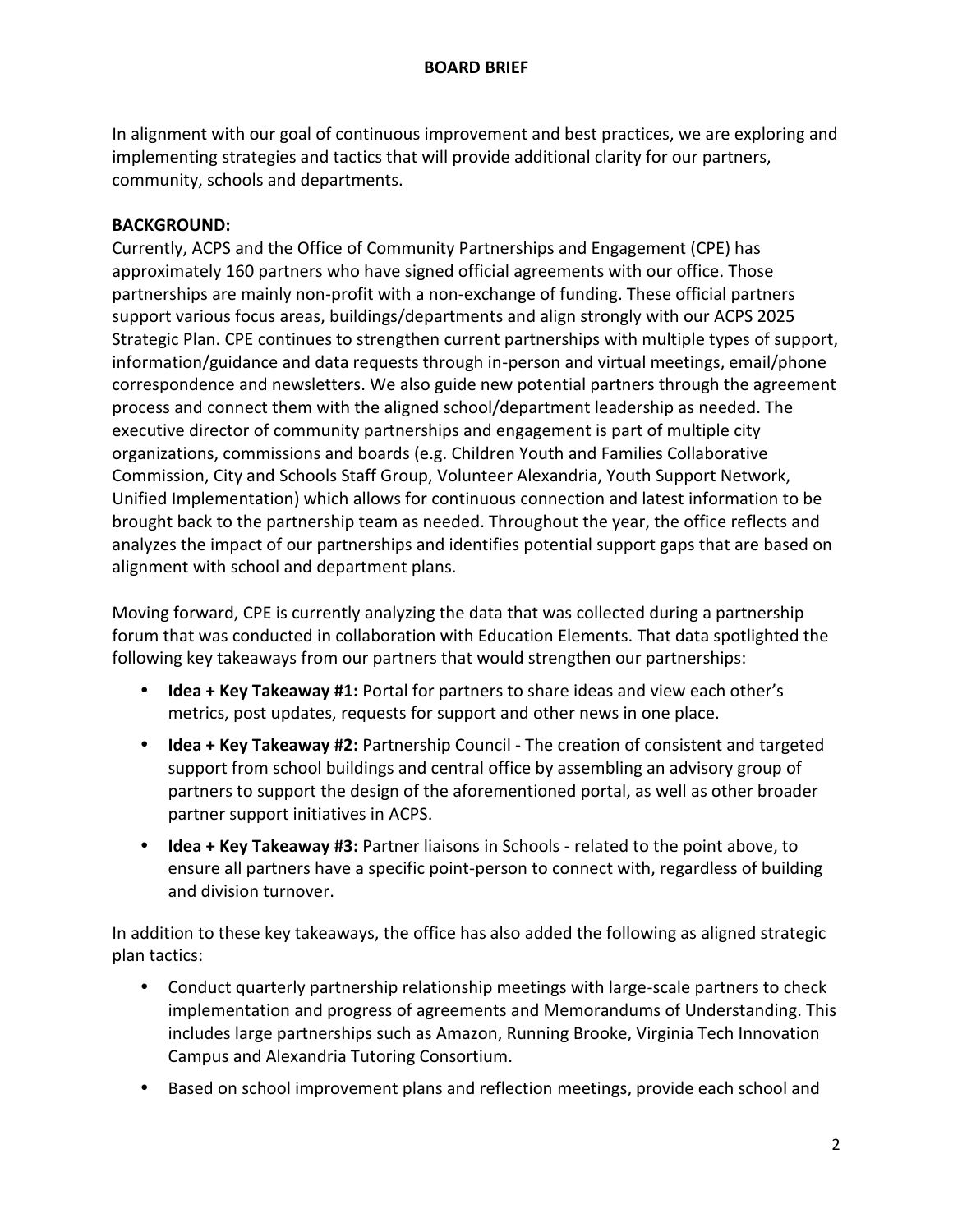## **BOARD BRIEF**

department analysis and information of current and potential newly-aligned partner opportunities.

- Strengthen and develop new partnerships with higher education universities (For example: George Washington-Governor's Health Science Academy, Virginia State-Teachers for Tomorrow, George Mason-Facility Student Intern Program).
- Explore national and regional partnership best practices to design and implement a learning partner network. This learning network will implement tiered partnership membership levels that will provide various supports and expectations (e.g. data impact reports) based on their organization details and student/division programming reach.

| <b>Strategic Plan Strategy/Tactic</b>                                                                                                                                             | <b>Timeline</b>                                                                                                                                                                                                                                                                                          |
|-----------------------------------------------------------------------------------------------------------------------------------------------------------------------------------|----------------------------------------------------------------------------------------------------------------------------------------------------------------------------------------------------------------------------------------------------------------------------------------------------------|
| Portal for partners to share ideas<br>and view each other's' metrics, post<br>updates, requests for support and<br>other news in one place.                                       | Regional and National research and discovery is<br>currently in motion with a plan to select a portal by<br>summer 2022. Portal will be tested with a select<br>group of partners over the summer and fully<br>implemented, in collaboration with the Alexandria<br>Youth Support Network, in fall 2023. |
| Partnership Council                                                                                                                                                               | Planning and goal setting for the council is currently<br>underway with selection and first quarterly meeting in<br>spring 2022.                                                                                                                                                                         |
| <b>Partner liaisons</b>                                                                                                                                                           | Best practice research and discovery is currently<br>underway. Implementation fall 2023.                                                                                                                                                                                                                 |
| Learning Partner Network                                                                                                                                                          | Discovery and design is currently underway.<br>Focus Groups will occur summer 2022.<br>Implementation of the network in winter 2022.                                                                                                                                                                     |
| Principal/Building Leadership<br>Partnership Survey                                                                                                                               | Survey form that will provide the partnership team<br>with important feedback relative to satisfaction with<br>current partners, successes experienced and areas<br>needing attention/improvement will be sent out to<br>building leadership for their responses in February<br>2022.                    |
| Conduct quarterly partnership<br>relationship meetings with large-<br>scale partners to check<br>implementation and progress of<br>agreements and Memorandums of<br>Understanding | Ongoing                                                                                                                                                                                                                                                                                                  |